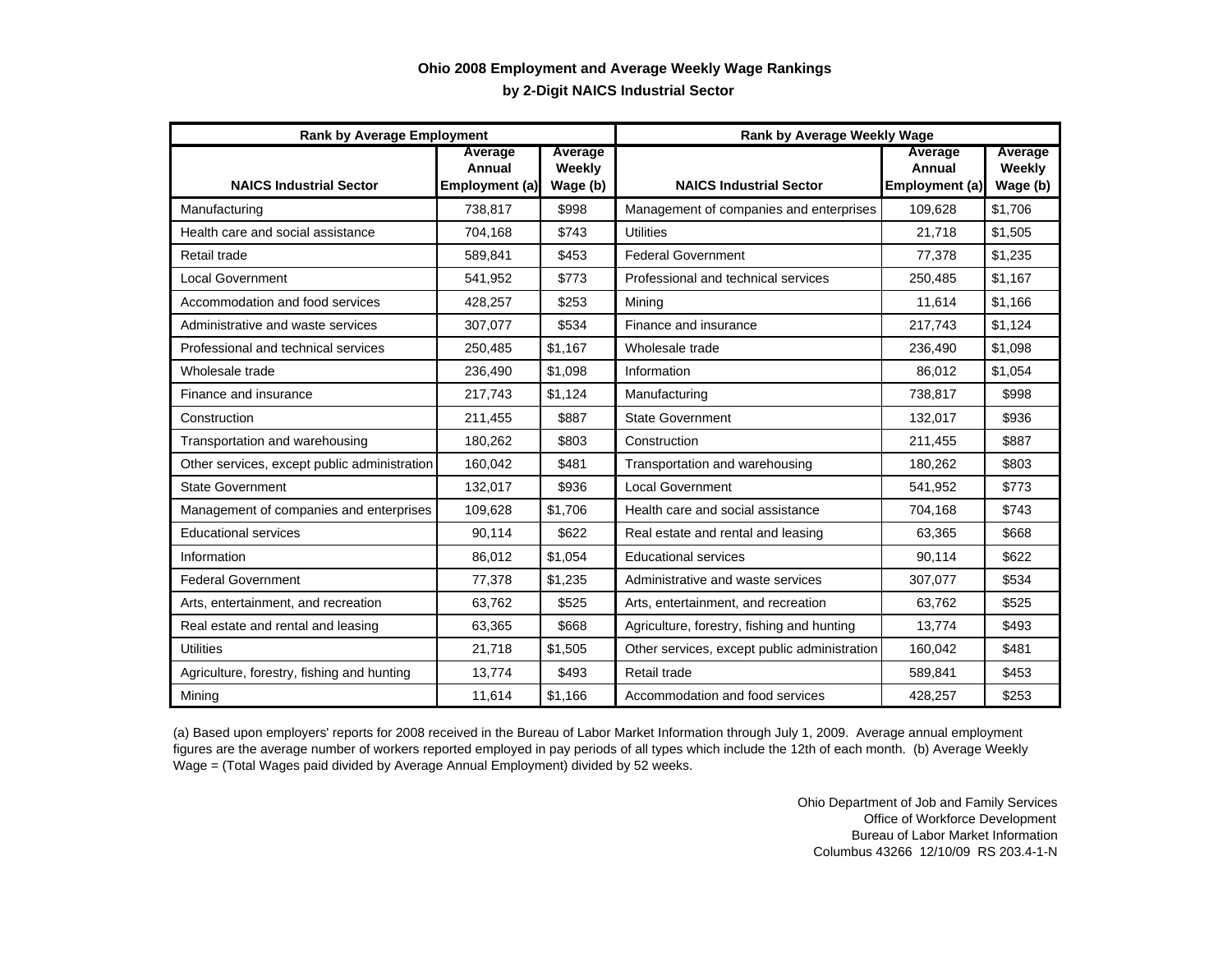## **Ohio's High Employment Industries: Top 45 Industries Ranked by Employment (3-Digit NAICS Codes)**

| <b>NAICS</b><br>Code | <b>Industry Title</b>                                                      | <b>Average Annual</b><br>Employment (a) | <b>Average Weekly</b><br>Wage (b) |
|----------------------|----------------------------------------------------------------------------|-----------------------------------------|-----------------------------------|
|                      | Food services and drinking places                                          |                                         | \$244                             |
| 722<br>561           |                                                                            | 393,309<br>293,682                      | \$519                             |
|                      | Administrative and support services<br>Professional and technical services |                                         | \$1,167                           |
| 541<br>621           |                                                                            | 250,485                                 |                                   |
|                      | Ambulatory health care services                                            | 229,159                                 | \$932                             |
| 622                  | Hospitals                                                                  | 226,559                                 | \$875                             |
| 623                  | Nursing and residential care facilities                                    | 165,950                                 | \$471                             |
| 238                  | Specialty trade contractors                                                | 138,446                                 | \$829                             |
| 423                  | Merchant wholesalers, durable goods                                        | 130,946                                 | \$1,068                           |
| 452                  | General merchandise stores                                                 | 125,679                                 | \$358                             |
| 336                  | Transportation equipment manufacturing                                     | 122,353                                 | \$1,184                           |
| 332                  | Fabricated metal product manufacturing                                     | 115,407                                 | \$937                             |
| 551                  | Management of companies and enterprises                                    | 109,628                                 | \$1,706                           |
| 445                  | Food and beverage stores                                                   | 108,519                                 | \$371                             |
| 522                  | Credit intermediation and related activities                               | 100,793                                 | \$917                             |
| 524                  | Insurance carriers and related activities                                  | 98,491                                  | \$1,158                           |
| 611                  | <b>Educational services</b>                                                | 90,114                                  | \$622                             |
| 624                  | Social assistance                                                          | 82,500                                  | \$401                             |
| 333                  | Machinery manufacturing                                                    | 80,807                                  | \$1,018                           |
| 424                  | Merchant wholesalers, nondurable goods                                     | 76,651                                  | \$1,038                           |
| 441                  | Motor vehicle and parts dealers                                            | 72,530                                  | \$699                             |
| 484                  | <b>Truck transportation</b>                                                | 69,248                                  | \$815                             |
| 326                  | Plastics and rubber products manufacturing                                 | 60,351                                  | \$805                             |
| 812                  | Personal and laundry services                                              | 57,765                                  | \$390                             |
| 311                  | Food manufacturing                                                         | 53,881                                  | \$841                             |
| 813                  | Membership associations and organizations                                  | 51,346                                  | \$443                             |
| 236                  | Construction of buildings                                                  | 50,237                                  | \$937                             |
| 444                  | Building material and garden supply stores                                 | 48,015                                  | \$532                             |
| 331                  | Primary metal manufacturing                                                | 47,809                                  | \$1,174                           |
| 448                  | Clothing and clothing accessories stores                                   | 46,482                                  | \$334                             |
| 325                  | Chemical manufacturing                                                     | 45,863                                  | \$1,241                           |
| 713                  | Amusements, gambling, and recreation                                       | 44,803                                  | \$302                             |
| 811                  | Repair and maintenance                                                     | 44,484                                  | \$652                             |
| 531                  | Real estate                                                                | 41,601                                  | \$677                             |
| 493                  | Warehousing and storage                                                    | 40,167                                  | \$721                             |
| 446                  | Health and personal care stores                                            | 38.767                                  | \$587                             |
| $\overline{721}$     | Accommodation                                                              | 34,948                                  | \$345                             |
| 447                  | Gasoline stations                                                          | 34,163                                  | \$325                             |
| 453                  | Miscellaneous store retailers                                              | 33,964                                  | \$384                             |
| 517                  | Telecommunications                                                         | 31,178                                  | \$1,163                           |
| 511                  | Publishing industries, except Internet                                     | 31,138                                  | \$1,044                           |
| 335                  | Electrical equipment and appliance mfg.                                    | 30,851                                  | \$1,000                           |
| 492                  | Couriers and messengers                                                    | 29,631                                  | \$802                             |
| 323                  | Printing and related support activities                                    | 28,931                                  | \$773                             |
| 425                  | Electronic markets and agents and brokers                                  | 28,893                                  | \$1,397                           |
| 327                  | Nonmetallic mineral product manufacturing                                  | 28,714                                  | \$935                             |

(a) Based upon employers' reports for 2008 received in the Bureau of Labor Market Information through July 1, 2009. Average annual employment figures are the average number of workers reported employed in pay periods of all types which include the 12th of each month. (b) Average Weekly Wage = (Total Wages paid divided by Average Annual Employment) divided by 52 weeks.

> Ohio Department of Job and Family Services Office of Workforce Development Bureau of Labor Market Information Columbus 43266 12/10/09 RS 203.4-2-N